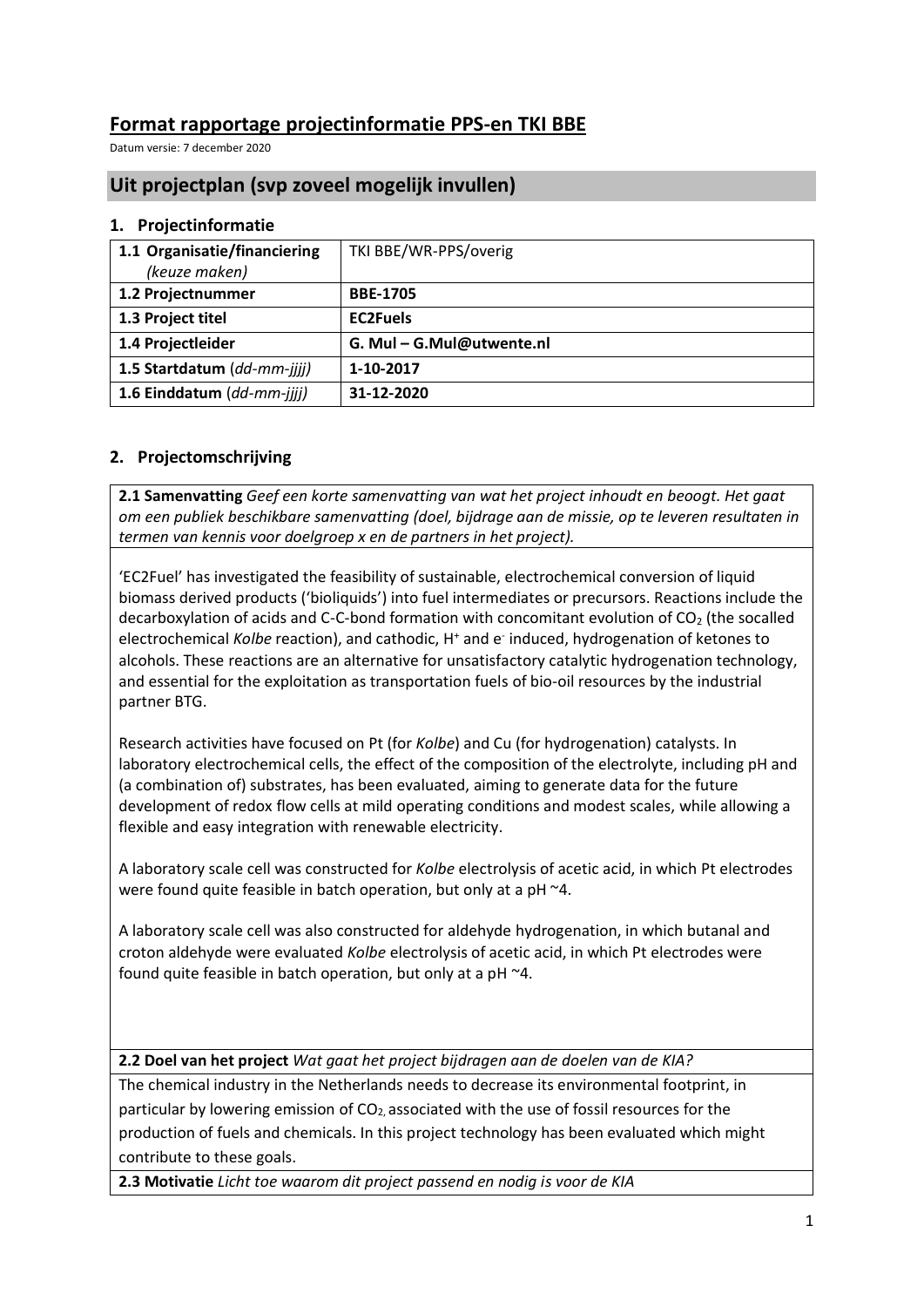Utilization of Biomass and renewable electricity are means to decrease the environmental footprint of the chemical industry. However, pyrolysis oil, produced from wood, does not have the desired composition to be easily converted in a clean, environmentally benign fuel. In particular the oxygen levels of the oil are too high to allow socalled cracking in an oil refinery. An essential step in the conversion and stabilization of biomass related (pyrolysis) oils is the selective functionalisation of oxygen containing molecules. The required hydrogenation reactions are currently deployed in reactors operated at elevated temperatures, applying hydrogen at high pressures (approx. 200 bar) in the presence of heterogeneous catalysts. Unfortunately, often these catalysts suffer from deactivation, limiting practical application. Interestingly, one other possibility to stabilize and convert biomass related pyrolysis oils, is by electrochemical techniques.

**2.4 Resultaat** *Zo SMART mogelijke beschrijving van de beoogde resultaten van het project. Het gaat om zowel de inhoudelijke resultaten (in relatie tot vraag 2.2) als resultaten zoals bijeenkomsten en rapporten. Geef zoveel mogelijk ook de planning per jaar.* The proposal was aiming at the following results:

|                                    | Existing                                                 | <b>EC2Fuel</b>                                   | TRL<br>2017/2019 | <b>Outcome EC2Fuel</b>                                               |
|------------------------------------|----------------------------------------------------------|--------------------------------------------------|------------------|----------------------------------------------------------------------|
| Feed                               | model components; $CO2$ ,<br>levulinic acid, acetone,    | Technical feed such as<br>pyrolysis liquids      | 2/4              | Fundamental understanding                                            |
| Electrochemistry                   |                                                          |                                                  |                  |                                                                      |
| (single cell) reactor              | model components, batch,<br>small scale                  | prototype, testing                               | 3/4              | Understanding Catalysts,<br>Electrode and Membrane (CEM)<br>assembly |
| Continuous reactors                | N/A                                                      | prototype $(24/7)$                               | 2/4              | Reactor system bench scale                                           |
| Catalysts, Electrodes,<br>membrane | screening done on 'standard'<br>precious metals, oxides, | dedicated catalysts for<br>oxidation / reduction | 2/4              | Parts for prototype testing                                          |

**Table A**. The State of the Art and advances beyond for prototype and process development in EC2Fuel

Several of these results have been achieved as indicated in the following.

# Model component testing for fundamental understanding

#### *Kolbe electrochemistry of acetic acid.*

Various electrode materials have been screened for performance, but the majority of electrode materials were instable (such as graphite, carbon based electrodes), or produced excessive quantities of O2, such as Ni electrodes (in situ transformed into NiO/NiOOH). Another alternative material material showing promising initial results is Boron Doped Diamond, but again instability was observed, and therefore the study mainly focused on Pt as anode, of which the surface is likely oxidized (PtO) during electro-oxidation of acetic acid.

All measurements were carried out in a single compartment (100 ml) three electrode glass cell equipped with a platinum foil (0.025mm thick, 99.9% pure, Alfa Aesar) working electrode (1 cm<sup>2</sup> geometric area), a platinized titanium mesh (Magneto Special Anodes B.V.) counter electrode (4  $\text{cm}^2$  geometric area) and an Ag/AgCl (3M NaCl, ProSense) reference electrode, connected to a Biologic VMP3 Potentiostat. Gaseous products were analysed by gas chromatography (GC, Interscience CompactGC, the Netherlands). Light gases ( $H_2$ ,  $O_2$ ,  $CO_2$ ) were detected with a ShinCarbon micropacked column (ST 80/100 2m, 0.53mm at 90°C) connected to a thermal conductivity detector (TCD) at 110°C. Hydrocarbons (C1-C4) were detected on a Rt Q BOND PLOT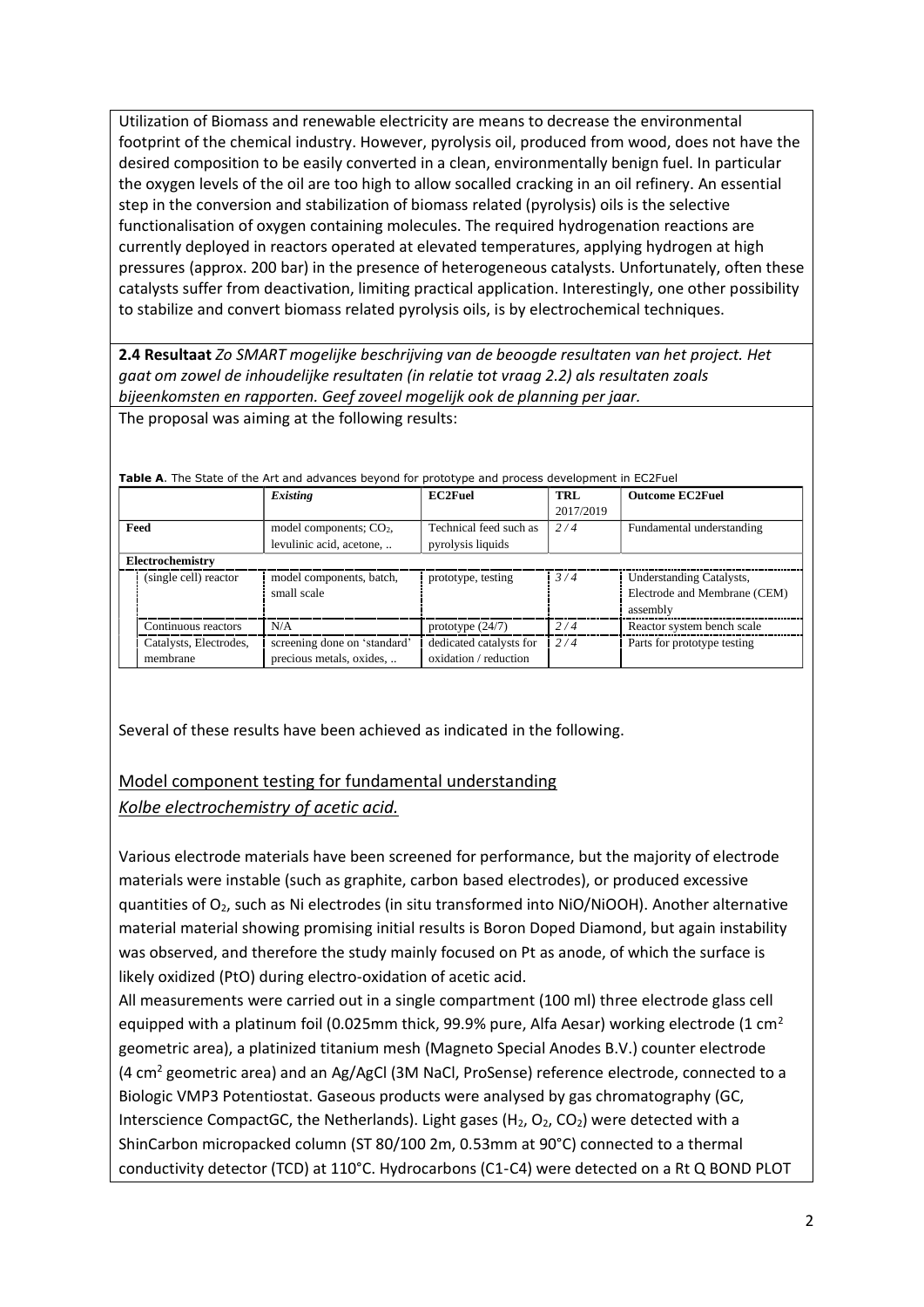(0.32mm ID, 10μm, 15m, at 60°C) column connected to a flame ionization detector (FID) at 150°C. Gaseous products were collected using a He (5.5) purge at a constant flow rate of 30 mL/min. External calibration was performed individually for the possible products. The cell and GC analysis was successfully evaluated and the GC calibrated (Batch, small scale reactor indicated in the Table).

Using this equipment, we have shown that the electrochemical conversion of acids is feasible with high selectivity (preventing the excessive formation of oxygen) using Pt electrodes (Deliverable D2). A detailed investigation on the electrolyte pH for Kolbe electrolysis of acetic acid was performed. At mildly acidic pH, the high concentration of free carboxylate ions, and the low solubility of carbon dioxide in the electrolyte, resulted in high (>95%) and stable ethane production. At low pH, the selectivity to ethane was low, because of excessive formation of  $O_2$ . Furthermore, at strongly alkaline conditions (pH 9 and 12), deoxygenation was less effective, since a shift from ethane to the formation of methanol was observed, likely associated with the dissolution of  $CO<sub>2</sub>$  and formation of (bi)carbonate. It can thus be concluded that the selectivity during Kolbe electrolysis of acetic acid towards deoxygenation and formation of ethane is favored at a pH of ~4.

## Hydrogenation of butanal and croton aldehyde

An H-type electrochemical cell was used to conduct all experiments at room temperature (25  $\pm$  1 <sup>o</sup>C) and atmospheric pressure (1 bar) using a Bio-logic VMP-9 workstation. Fresh cathode, membrane and electrolytes were used for each new experiment to avoid cross-contamination. The cathodic compartment housed the working electrode (copper foil with a geometric area of 0.75 cm<sup>2</sup>) and the reference electrode (Ag/AgCl, 3.5 M KCl), and was filled with 50 mL of a solution containing a known concentration of BuAl or CrAl mixed with 0.5 M potassium acetate buffer (0.45 M KAc and 0.05 M HAc, pH 5.5) as supporting electrolyte and stirred at 500 rpm with the use of a magnetic stir bar. The anodic compartment housed the counter electrode (platinum mesh) and was filled with 50 mL of 0.5 M of either H<sub>2</sub>SO<sub>4</sub>, NaClO<sub>4</sub>.H<sub>2</sub>O or NaOH, depending on the experiment. Both compartments were separated by a Nafion 117 membrane pre-activated in solutions of H<sub>2</sub>O<sub>2</sub> (30 wt%) and H<sub>2</sub>SO<sub>4</sub> (1 M) for 30 minutes at 60 °C, followed by rinsing with H<sub>2</sub>O to remove excess of acid. The catholyte was bubbled with 10 sccm of Helium (99.999%, Linde) for 15 minutes previous to each measurement. Butanal (BuAL) and crotonaldehyde (CrAl) were selected as model molecules for the electrochemical hydrogenation of aldehydes. Gas products were continuously collected from the catholyte headspace and directed inline to a gas chromatograph (CompactGC 4.0, Interscience) containing both FID and TCD detectors for identification of hydrocarbons (i.e. butane, butene) and H<sub>2</sub>, respectively. Liquid products (i.e. crotyl alcohol, butanal, 1-butanol) were hourly analyzed in a GC Agilent 7810A, after catholyte sampling (0.5 mL) and pH measurement (pH meter MODEL).

To evaluate the reactivity of aldehydes, also *in situ* surface analysis was performed. All spectroelectrochemical experiments were performed in a homemade three-electrode setup, containing a polycrystalline copper foil, a platinum mesh and a Ag/AgCl electrode (3 M NaCl, BASi) as working, counter and reference electrode, respectively.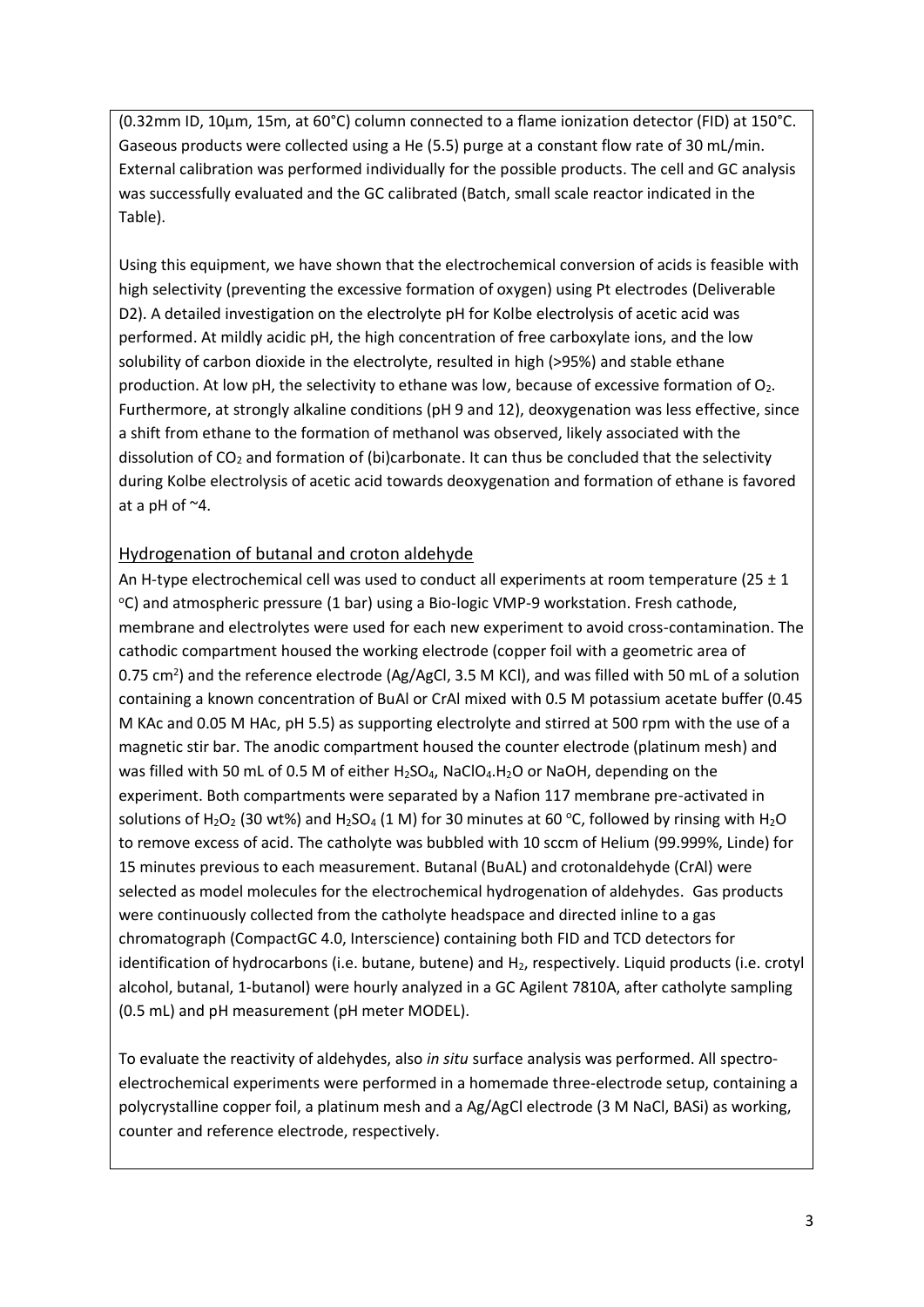Copper electrodes were found to be quite feasible for the selective hydrogenation of aldehydes. Butanal was found to adsorb perpendicularly to the copper surface through bidentate binding, favoring 1-butanol formation under high surface coverage conditions with a remarkable selectivity of 93% at -0.8 V vs RHE (-15 mA.cm<sup>-2</sup>) relative to the formation of Hydrogen. This is shown in the figure below (middle column, in 0.5 M Butanal). The Copper surface is also effective for the electro-hydrogenation of Croton aldehyde (left Column) showing 90% selectivity (Faradaic Efficiency) towards the hydrogenation products in comparison to Hydrogen. Of the 90%, 72% efficiency towards the reduction of the aldehyde functionality is observed (yielding crotyl alcohol), while only 12% selectivity towards hydrogenation of the C=C double bond of the molecule is observed, yielding butanal.



The Cu electrode was substrate specific in mixtures of butanal and croton aldehyde. The specificity towards croton aldehyde is very high (compare the product distribution in the left with the right column). In the presence of croton aldehyde butanal is hardly converted, and only 9% 1-butanol is formed. Raman spectroscopy demonstrates this is likely due to a very strong adsorption of crotonaldehyde on the Cu surface through the C=C bond, preventing adsorption of butanal. Our work shines light on the importance of the chemical nature of bio-oil components and their interaction with electrode surfaces and their effect on adsorption geometries and product selectivity. In particular if the oil would contain (even small amounts) compounds containing C=C bonds, these would limit the conversion of butanal-like molecules without conjugated systems.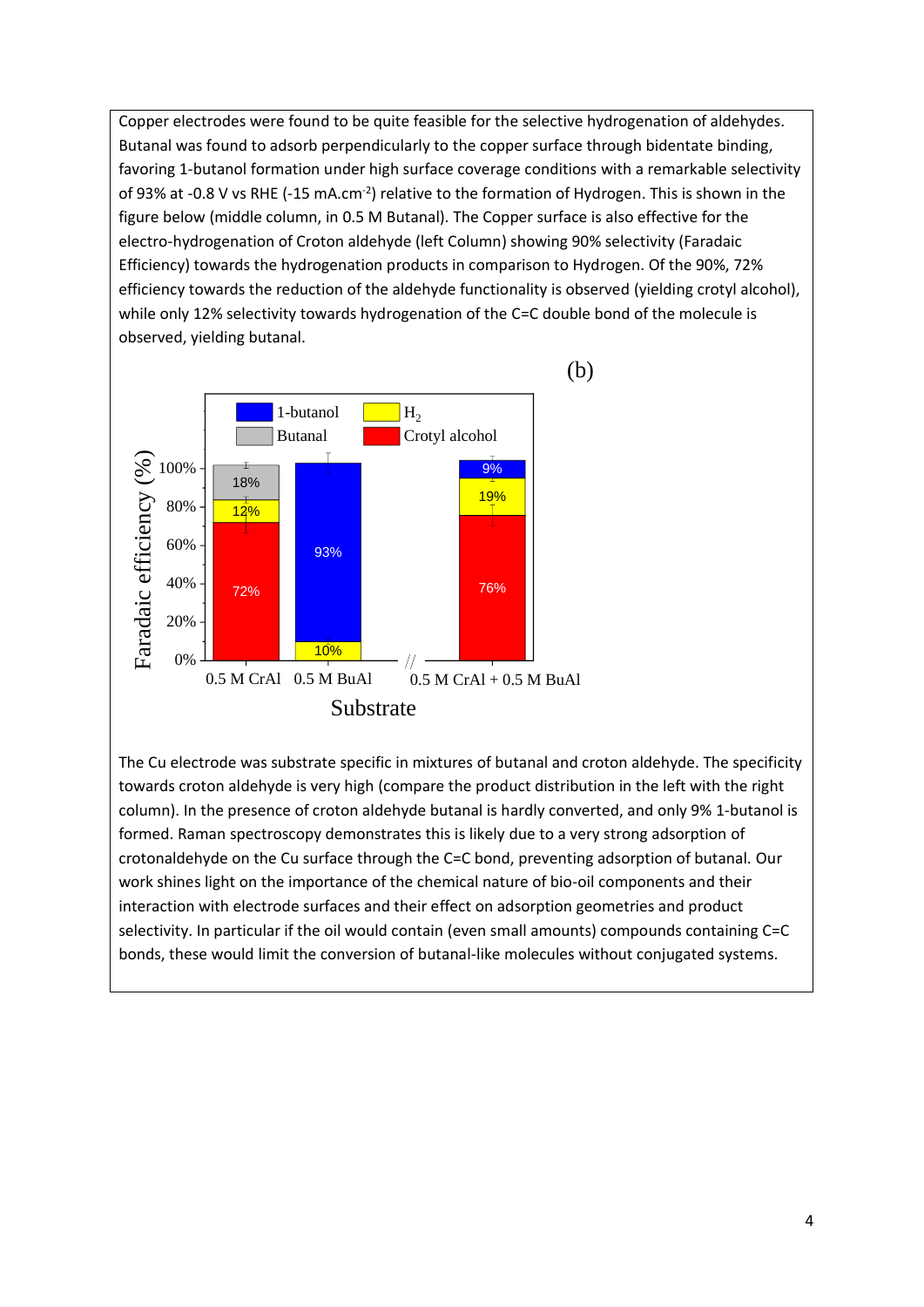# **Jaarrapportage (svp ook laatste jaar invullen)**

#### **3. Status project**

| 3.1 Status project<br>(keuze maken)                                                         | Project has been finished                                                                                                                                                                                                                                                                                                                                                                                                            |
|---------------------------------------------------------------------------------------------|--------------------------------------------------------------------------------------------------------------------------------------------------------------------------------------------------------------------------------------------------------------------------------------------------------------------------------------------------------------------------------------------------------------------------------------|
| 3.2 Toelichting incl.<br>voorziene<br>wijzigingen t.o.v. het<br>oorspronkelijke<br>werkplan | Due to the complexity of the analysis of 'real' pyrolysis oil, these<br>$\bullet$<br>compositions have not yet been evaluated in electrochemical<br>upgrading<br>So far, the electrochemistry has been evaluated in batch<br>$\bullet$<br>operation. While preliminary data have been obtained for flow<br>reactors (prototype testing), further research is necessary to<br>derive valuable scientific data from these experiments. |

### **4. Behaalde resultaten**

**4.1 Korte beschrijving van de inhoudelijke resultaten** en hun bijdrage aan de KIA (zoals beschreven in 2.2)

**4.2 Deliverables** (bijeenkomsten en andere output, die niet benoemd wordt in 4.3 en 4.4)

#### **4.3 Communicatie (lijsten)**

4.3.1 Wetenschappelijke artikelen en hun doi (*Digital Object Identifiers)*

4.3.2 Rapporten/artikelen in vakbladen

4.3.3 Overige communicatie-uitingen (inleidingen/posters/radio-tv/social media/workshops/beurzen)

**4.4 Overige resultaten**: technieken, apparaten, methodes

**4.5 Projectwebsite:** geef het adres van de projectwebsite (indien beschikbaar)

## **Eindrapportage**

#### **5. TRL bij afsluiting van een project**

Technology Readiness Level (TRL) van de technologie bij afsluiting van het project. Er zijn twee indicatoren die verschillen in detailniveau. Vul zo mogelijk het detailniveau in. Als dat niet mogelijk is, vul dan de hoofdcategorie in.

| 5.1 Hoofdcategorie (keuze maken)                  | <b>Fundamental Reasearch</b>                   |  |
|---------------------------------------------------|------------------------------------------------|--|
| 5.2 Detailcategorie bij start van het project (in | Aim was to have a working demonstration of     |  |
| cijfers, nummer van de betreffende categorie,     | the Kolbe electrolysis in he laboratory, which |  |
| zie bijlage voor toelichting)                     | has been achieved at TRL 3/4                   |  |
| 5.3 Detailcategorie bij afsluiting van het        | <b>TRL 3/4</b>                                 |  |
| project                                           |                                                |  |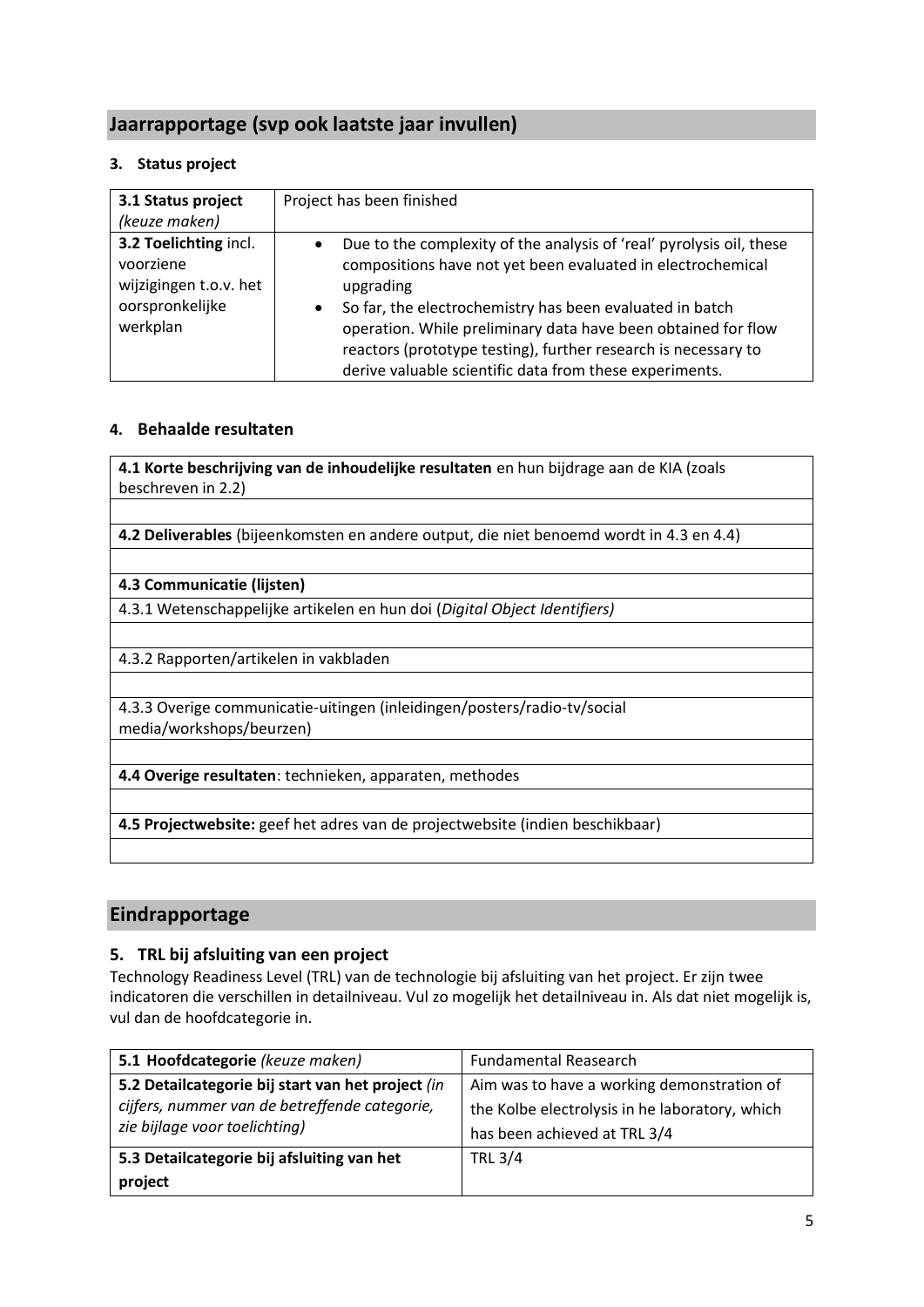# **6 Status project bij afronding**

# **7 Output over het hele project**

|           |                                                                                                                                                                                                                                                                                    | aantal                       |
|-----------|------------------------------------------------------------------------------------------------------------------------------------------------------------------------------------------------------------------------------------------------------------------------------------|------------------------------|
| 7.1       | Aantal gerealiseerde wetenschappelijke publicaties                                                                                                                                                                                                                                 |                              |
|           | gepubliceerde artikelen in peer-reviewed journals                                                                                                                                                                                                                                  |                              |
| 7.1 lijst | Zie lijst onder 4.3.1 voeg evt. artikelen uit eerdere jaren toe (incl. doi)                                                                                                                                                                                                        | $\Box$                       |
| 7.2       | Aantal verwachte wetenschappelijke publicaties                                                                                                                                                                                                                                     | $\overline{2}$               |
|           |                                                                                                                                                                                                                                                                                    |                              |
| 7.2 lijst | Electrochemical hydrogenation of butanal and crotonaldehyde on<br>copper surfaces,                                                                                                                                                                                                 |                              |
|           | Liniker de Sousa <sup>1</sup> , Robbie Venderbosch <sup>2</sup> , Guido Mul <sup>1*</sup>                                                                                                                                                                                          |                              |
|           | (1) Photocatalytic Synthesis Group, Faculty of Science and<br>Technology, MESA+ Institute for Nanotechnology, University of<br>Twente, P.O. Box 217, 7500 AE Enschede, The Netherlands.<br>(2) Biomass Technology Group BV, Josink Esweg 34, 7545 PN<br>Enschede, The Netherlands. |                              |
|           | Study on the effect of electrolyte pH during Kolbe electrolysis of acetic<br>acid on Pt using real-time monitored product selectivity<br>Margot Olde Nordkamp <sup>1</sup> , Bastian Mei <sup>1</sup> , Robbie Venderbosch <sup>2</sup> , Guido<br>$Mul*1$                         |                              |
|           | (1) Photocatalytic Synthesis Group, Faculty of Science and<br>Technology, MESA+ Institute for Nanotechnology, University of<br>Twente, P.O. Box 217, 7500 AE Enschede, The Netherlands.<br>(2) Biomass Technology Group BV, Josink Esweg 34, 7545 PN<br>Enschede, The Netherlands. |                              |
| 7.3       | Aantal gerealiseerde niet-wetenschappelijke publicaties                                                                                                                                                                                                                            |                              |
| 7.3 lijst | Zie lijst onder 4.3.2 voeg evt. publicaties uit eerdere jaren toe                                                                                                                                                                                                                  | $\qquad \qquad \blacksquare$ |
| 7.4       | Aantal aangevraagde patenten                                                                                                                                                                                                                                                       |                              |
| 7.4 lijst | Geef van elk patent de doi, wanneer beschikbaar                                                                                                                                                                                                                                    |                              |
| 7.5       | <b>Aantal verleende licenties</b>                                                                                                                                                                                                                                                  | $\overline{\phantom{a}}$     |
| 7.5 lijst |                                                                                                                                                                                                                                                                                    |                              |
| 7.6       | <b>Aantal prototypes</b>                                                                                                                                                                                                                                                           | $\overline{a}$               |
| 7.6 lijst |                                                                                                                                                                                                                                                                                    |                              |
| 7.7       | <b>Aantal demonstrators</b>                                                                                                                                                                                                                                                        | $\overline{2}$               |
| 7.7 lijst |                                                                                                                                                                                                                                                                                    |                              |
| 7.8       | Aantal spin-offs/ spin-outs                                                                                                                                                                                                                                                        | $\overline{\phantom{a}}$     |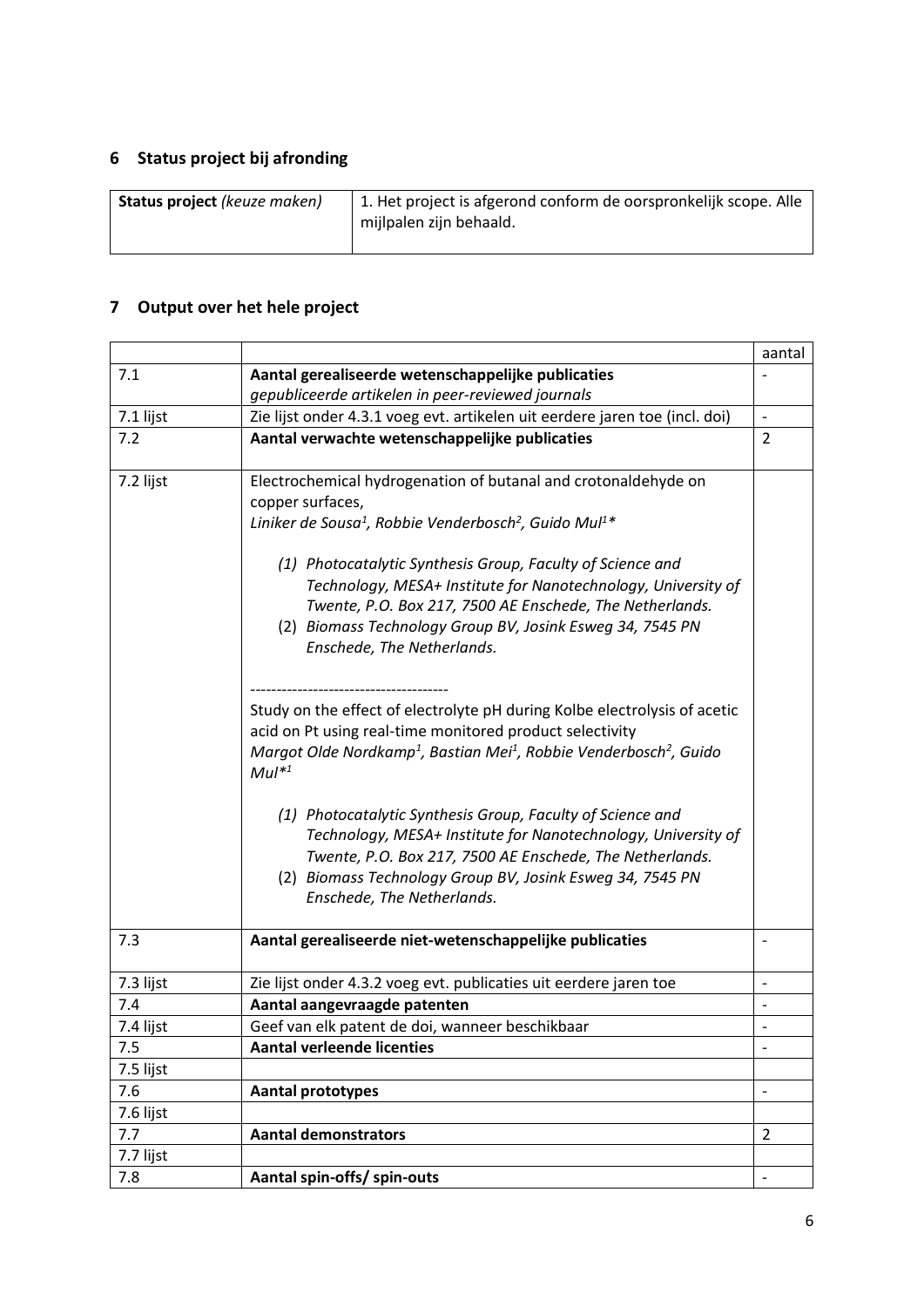| 7.8 lijst |                                                           |  |
|-----------|-----------------------------------------------------------|--|
| 7.9       | Aantal nieuwe of verbeterde producten/ processen/diensten |  |
|           | geïntroduceerd                                            |  |
| 7.9 lijst |                                                           |  |

## **8 Impact**

Impact betreft het verhaal van het project: een kwalitatieve omschrijving van hoe het project heeft bijgedragen aan de missies en/of het realiseren van economische kansen. Geef aan wat er met de ontwikkelde kennis/tools uit het project wordt gedaan. Geef een toelichting op de (bredere) bijdrage van het project aan de maatschappelijke uitdaging, zoals verwoord in 1.4b. De genoemde impact kan bijvoorbeeld betrekking hebben op:

- Producten, concepten, kennis e.d. die door de partners in de praktijk worden toegepast (nu of op afzienbare termijn)
- een aansprekend voorbeeld dat onder de output (paragraaf 7) gerapporteerd is;
- (nieuw) inzicht in randvoorwaarden (buiten kennis&innovatie) die nodig zijn om de missiedoelen te realiseren (denk aan financiering, regelgeving, communicatie, etc).
- het bereiken van (nieuwe) partners en het versterken van opgebouwde netwerken;
- verbinding met (praktijkgericht) onderwijs en andere wijzen van disseminatie;

Geef een link naar de website van het project, video of infographic (indien van toepassing).

**Beschrijf de impact van het project,** *geef evt. ook een link naar de website van het project, een video of infographic (indien van toepassing)*

We have now demonstrated that Pt is a very effective metal at intermediate pH for the electrolysis of acetic acid to ethane and CO<sub>2</sub>. This outcome has formed the basis for consecutive research in which the focus lies on the geometry of the Pt electrode, and study of a combination of multiple acids in the feed, leading to complications in the surface chemistry. So the impact lies on input for consecutive research and development of technology.

With respect to the electroreduction of aldehydes, the Cu electrodes should also be further developed, with focus on reduction of the affinity for compounds containing C=C functionality, to enhance the conversion of e.g. butanal to 1-butanol. Alternatively, the compounds with C=C functionality need to be removed, before the pyrolysis oil is reductively treated over Cu surfaces.

Also the two publications that will be shortly submitted to international journals will contribute to the successful completion of two PhD theses and two PhD graduates (De Sousa, Olde Nordkamp) and these publications also demonstrate the expertise of the PCS group at the UT in electrochemical conversion. This is useful for having future proposals on the subject granted. Finally the project has strengthened the interaction between BTG and the UT, which will lead to reduced time for development of innovative technology of relevance to the company.